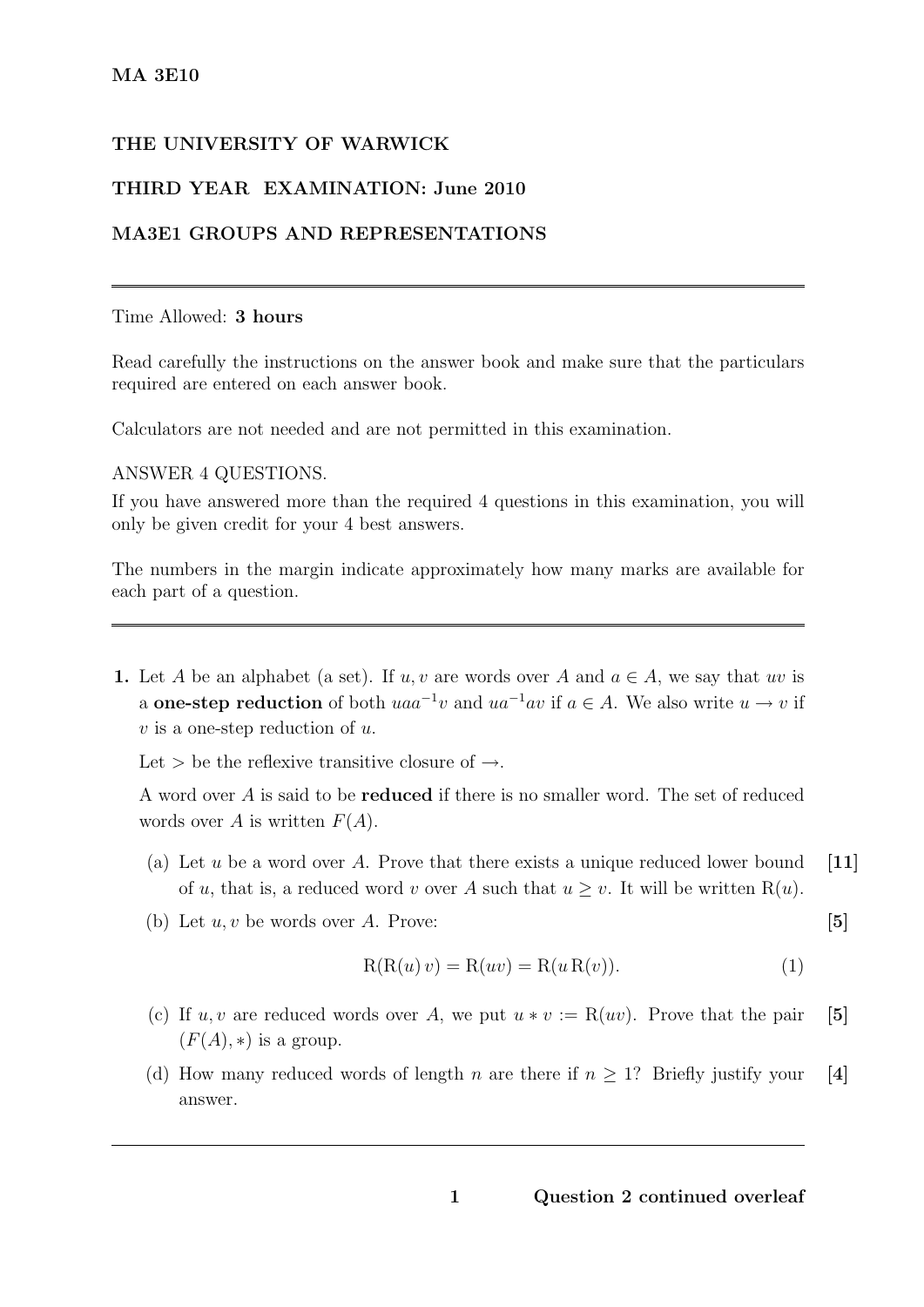# MA 3E10 Question 2 continued

- 2. Let G be a finite group and V, W finite-dimensional CG-modules. Let  $f: V \to W$  be a homomorphism of CG-modules.
	- (a) Define "homomorphism of  $\mathbb{C}G$ -modules".  $[2]$
	- (b) Prove that the kernel of  $f$  is a submodule of  $V$ . [3]
	- (c) Suppose that V and W are simple. Prove that f is an isomorphism or zero. [9] Also prove that if  $V \cong W$  then f is a scalar.
	- (d) Let  $L: V \to W$  be a linear map and define  $p: V \to W$  by [5]

$$
p(x) = \sum_{g \in G} g^{-1} L g(x).
$$

Prove that  $p$  is a homomorphism of  $\mathbb{C}G$ -modules.

- (e) Suppose that V is simple of degree > 1 and  $x \in V$ . Prove that  $\sum_{g \in G} gx = 0$ . [6]
- **3.** Let G be a finite group and let  $\text{Irr}(G)$  denote the set of irreducible characters.
	- (a) Define the regular representation of  $G$ .  $[2]$
	- (b) Let  $f: G \to \mathbb{C}$  be a function such that  $\sum_{g \in G} f(g) \cdot g(x) = 0$  for all  $x \in V^{\text{reg}}$  $\lceil 3 \rceil$ Prove that  $f = 0$ .
	- (c) Compute the character  $\chi^{\text{reg}}$  of the regular representation. [4]

(d) Prove: 
$$
\chi^{\text{reg}} = \sum_{\chi \in \text{Irr}(G)} \chi(1) \cdot \chi.
$$
 [4]

(e) Prove  $\#\text{Irr}(G) = k(G)$  where  $k(G)$  denote the number of conjugacy classes in [12] G. You may assume  $\#\mathrm{Irr}(G) \leq k(G)$ . Hint: Let  $f \in CF(G)$  be a class function orthogonal to Irr(G). Show that if  $\rho$ is a representation of G then  $\rho^f := \sum_{g \in G} f(g) \rho(g^{-1})$  is an intertwiner from  $\rho$ to itself.